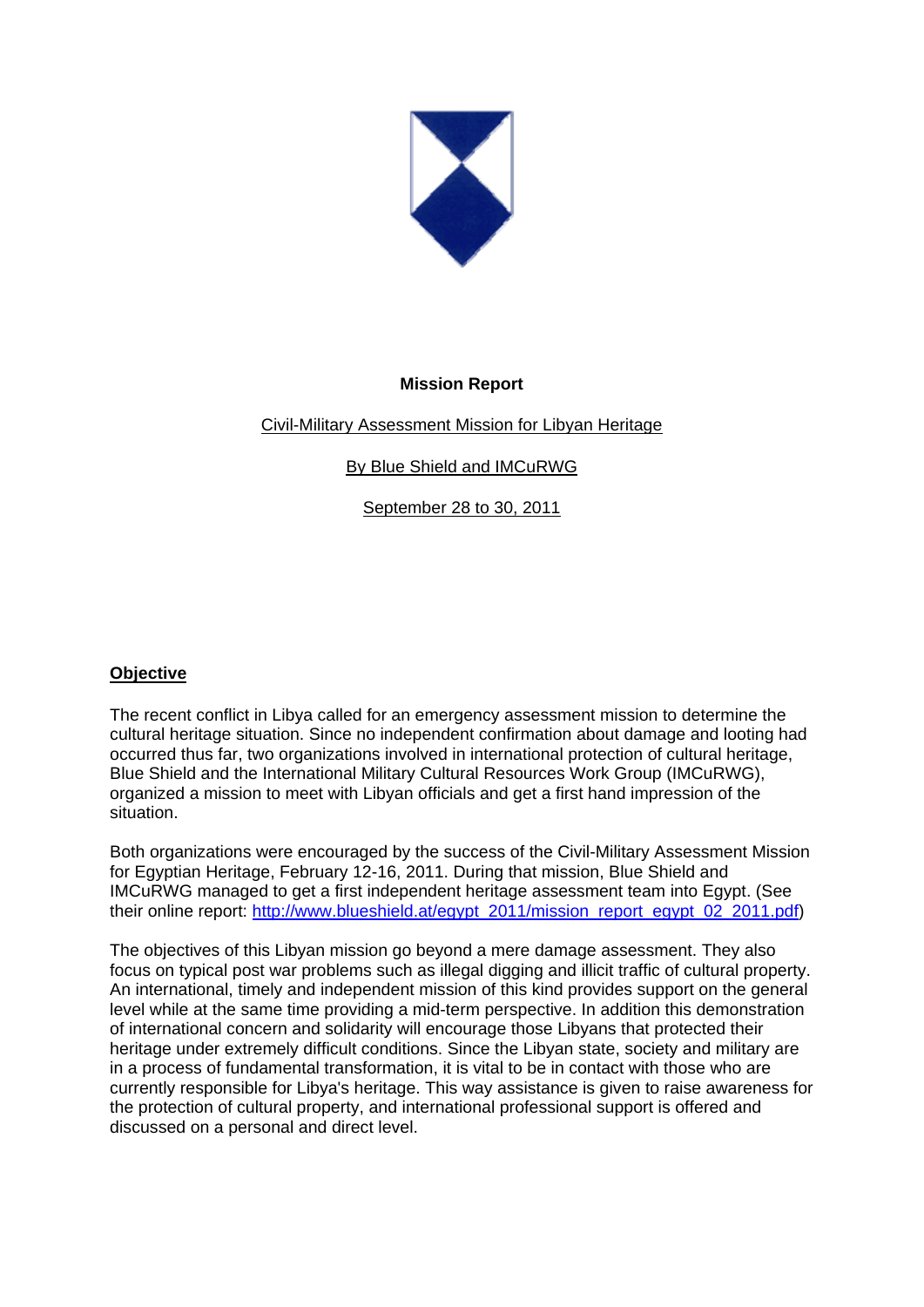# **Composition of the Mission**

The mission had 4 main persons involved.

**Karl von Habsburg** is President of the 'Association of National Committees of the Blue Shield' (ANCBS) since 2008. He is a former member of the European Parliament for Austria and has specialized in International Humanitarian Law and Intangible Cultural Heritage Protection. A former Air force pilot, he is still serving in the reserve of the Austrian armed forces as Cultural Property Protection Officer. He is vice president of the Austrian Society for the Protection of Cultural Heritage and a founder member of Blue Shield Austria. Karl von Habsburg is frequent lecturer and author of several publications on the subject of Intangible Cultural Heritage Protection and Military Cultural Property Protection.

**Dr. Joris Kila** is chairman of the 'International Military Cultural Resources Work Group' (IMCuRWG). He is a researcher at the Institute of Culture and History of the University of Amsterdam. He has been acting chairman of the cultural affairs department at the Civil-Military Cooperation (CIMIC) Group North in the Netherlands, and in that capacity he undertook several cultural rescue missions in Iraq and FYROM (Macedonia). He is author and co-author of several publications on the subject of cultural property protection in times of armed conflict utilizing militarized experts and holds degrees in Art history and Classical Archaeology. He is a reserve Lieutenant Colonel and is regularly asked as an advisor on Cultural Property Protection issues.

**Dr. Thomas Schuler** is chairman of the Disaster Relief Task Force (DRTF) of ICOM (since 2005). He was director of the Stadtmuseum Tübingen (1985 – 1992) and of the Schlossbergmuseum Chemnitz (1992 – 2004). He has specialized in Museum Management and Disaster Preparedness and Management. He was lecturer at the Museology Department of HTWK Leipzig and is regularly offering training courses for museum staff.

**Dr. Hafed Walda** lectures Roman Art and Architecture as well as Classical Archaeology at Kings College in London. He got his BA in Classical Archaeology from the University of Benghazi, Libya, his MA from the University of London, his PhD from University College London. He excavated in Sparta and directed excavation in Leptis Magna for 4 years.



The mission team in Sabratha 28/09/11: f.l.t.r.: Habsburg, Kila, Walda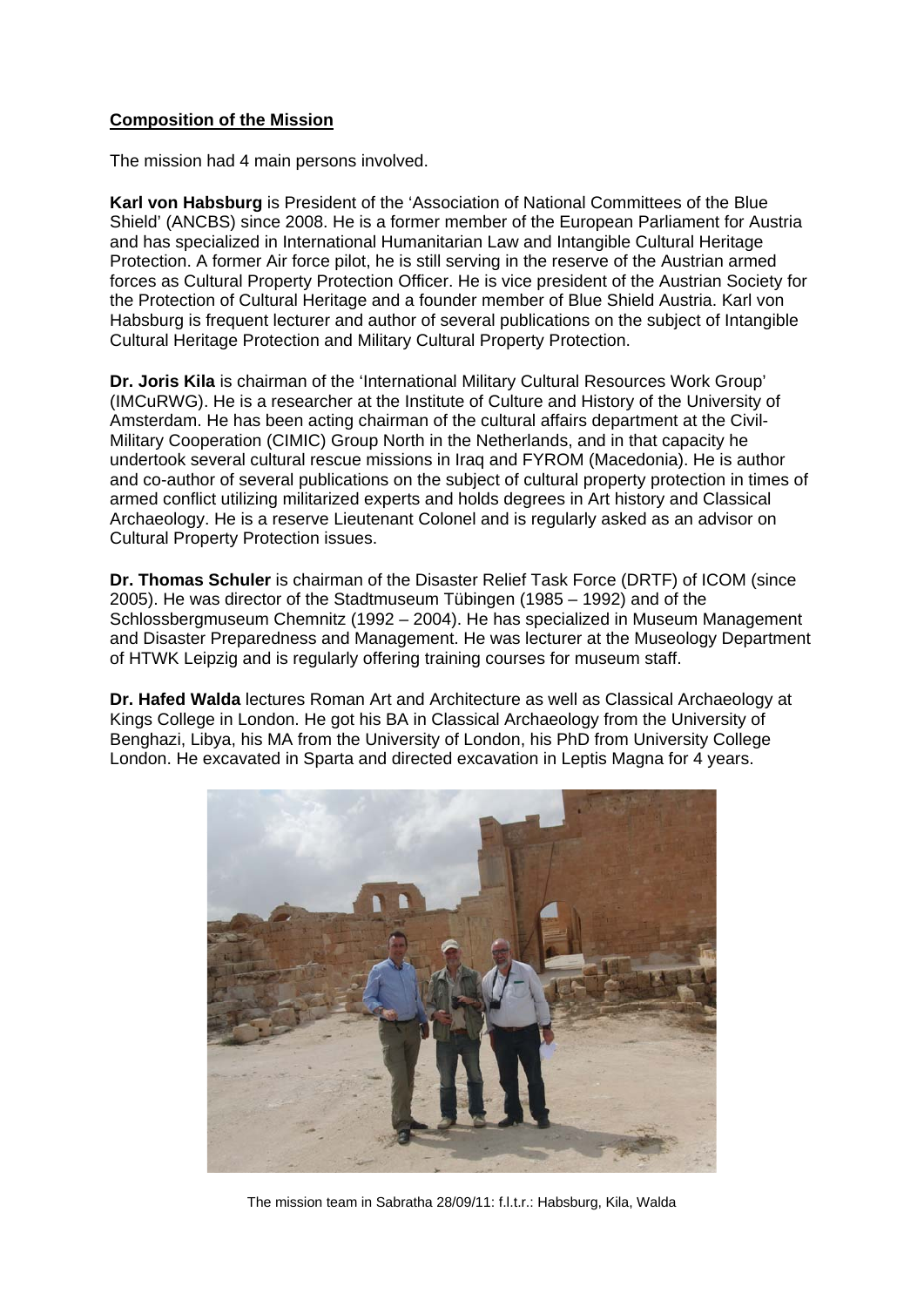Karl von Habsburg and Dr. Joris Kila, supported by Dr. Hafed Walda, went to Libya. Dr. Thomas Schuler coordinated the mission from Germany and did background research.

### **Political Situation**

The 2011 Libyan Revolution developed into an, as for now, ongoing armed conflict. On February 15, 2011 the ''Libyan revolution'' started in the context of the Arab Spring with peaceful protests. Anti Gaddafi demonstrations rapidly turned more violent and escalated into an uprising across the entire country. A ''National Transitional Council' was formed in Benghazi with the goal to overthrow the Gaddafi led government and to hold democratic elections. This council is now almost generally recognized as the legitimate representation of Libya.

With international (air) support provided by NATO the anti Gaddafi forces managed to take over almost all Libyan territory so far. They were able to count on NATO led air strikes and international financial support in the form of released previously frozen cash bank balances. Currently only small pockets of resistance by pro Gaddafi forces are still active.

Today's situation on the ground is co-determined by the tribal structure of the country. Military units were often formed based on tribal and regional affiliations. Of great importance for the rebel forces was, the fact that all men received military training including weapons training in school, and arms as a mandatory directive under the former regime. The omnipresent roadblocks are checked by armed men from the neighborhood. Armed forces of the Transitional Council appear to become a real people's army.



Old town of Tripoli 28/09/11

# **Preparatory Work**

After it was decided that international armed forces from NATO would support the rebel forces by air, Blue Shield undertook to establish a list of Libyan cultural heritage sites with basic geographical data and coordinates, in order to avoid accidental hits. These information were provided some days before the start of the aerial attacks to the Departments of Defense of the respective countries. As no comprehensive list of Libyan museums was available in print or online, in April the ICOM general secretariat provided a detailed "Watch List" comprehending many contact data and coordinates.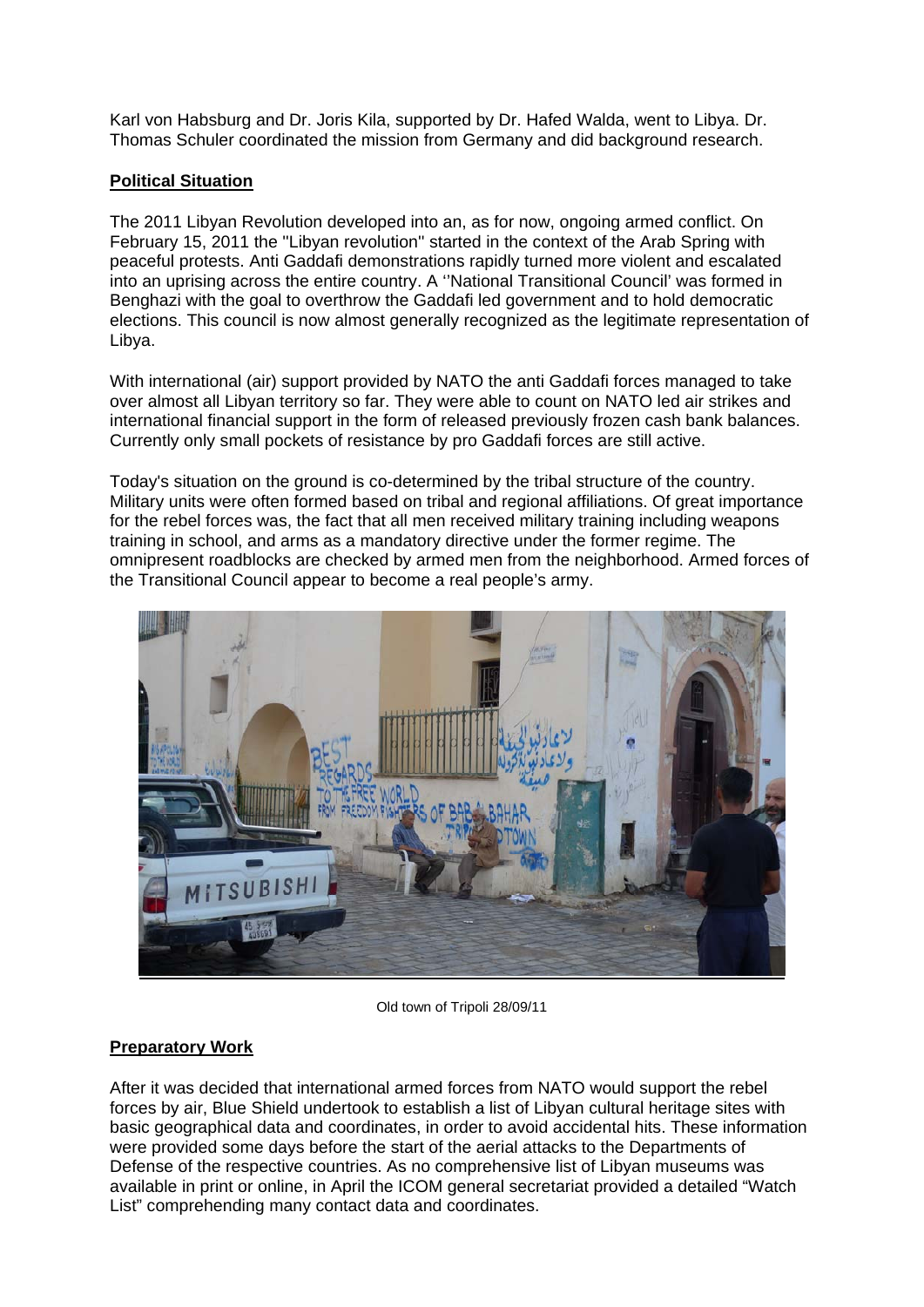Because of the lack of presence on the ground, it was very difficult to obtain independent reports about the situation of cultural heritage in Libya. Therefore it seemed necessary to send an independent assessment team to make contact with those responsible for Libya's cultural heritage and to check a number of the sites. All team members were aware of the very insecure situation: Most diplomatic representations had left the country and most foreigners were evacuated in the beginning of the conflict. Travel warnings were issued. Consequently it was decided that the mission should be small, flexible and conducted by Cultural Heritage Experts with military expertise. Planning of the mission began already early summer, but commenced in earnest only after the cessation of active hostilities in Tripoli. On 20 September2011 detailed planning for the following week started.

Karl von Habsburg and Joris Kila worked closely with Hafed Walda on possibilities to enter the country, while Thomas Schuler was conducting desk research and liaised with academics. At the same time contacts on the political and diplomatic level were activated.

### **Short Description of the Mission**

A number of problems had to be solved concerning official approval from the Transitional Government before the team could travel to Libya, apart from this there were logistical problems concerning travel to and within Libya. The team flew to Djerba, Tunisia, on Tuesday, 27 September and on 28th they traveled by car to Tripoli.

En route, still in Tunisia, huge refugee camps were to be seen, mainly of African workers who had been pushed out of Libya in the framework of the conflict.

After arriving at the border, it took some 2 hours to convince the border guards to let the team pass. The official invitation had to be verified in Tripoli (a difficult thing considering the 'weak' communication system). Around the border big amounts of empty ammunition shells lay scattered around and gunshots from, mainly automatic weapons could be heard in the vicinity.

Finally the passports were stamped and the team crossed the Libyan border.

Most impressive was the fact, that there were roadblocks every 3 to 4 kilometers. Inspections were usually passport checks, and were always executed in a friendly mood. The first destroyed houses were found few kilometers from the border in Bukamash and comprised impact damage, caused by firefights, especially with snipers.

Before going to Tripoli the mission decided to visit one of the most important sites in Libya. In the Punic/Roman site of Sabratha there had been positions from Army Brigade 219 that occupied the place from early July until the 17th of August. The revolutionaries decided in several cases not to fight back when provoked by the Gaddafi militia in order to not risk damage to the site.

The main gate was closed, but there were some guards from the Tourist police. During inspection the mission found minor damage from small arms fire on the amphitheatre. There is also some small damage from anti aircraft fire. The biggest damage turned out to be the perimeter fence that was broken down in many places to get a better killing ground for the Army Brigade. Some minor damage was inflicted through the use of heavy equipment on site. Both museums stayed untouched, some offices were looted.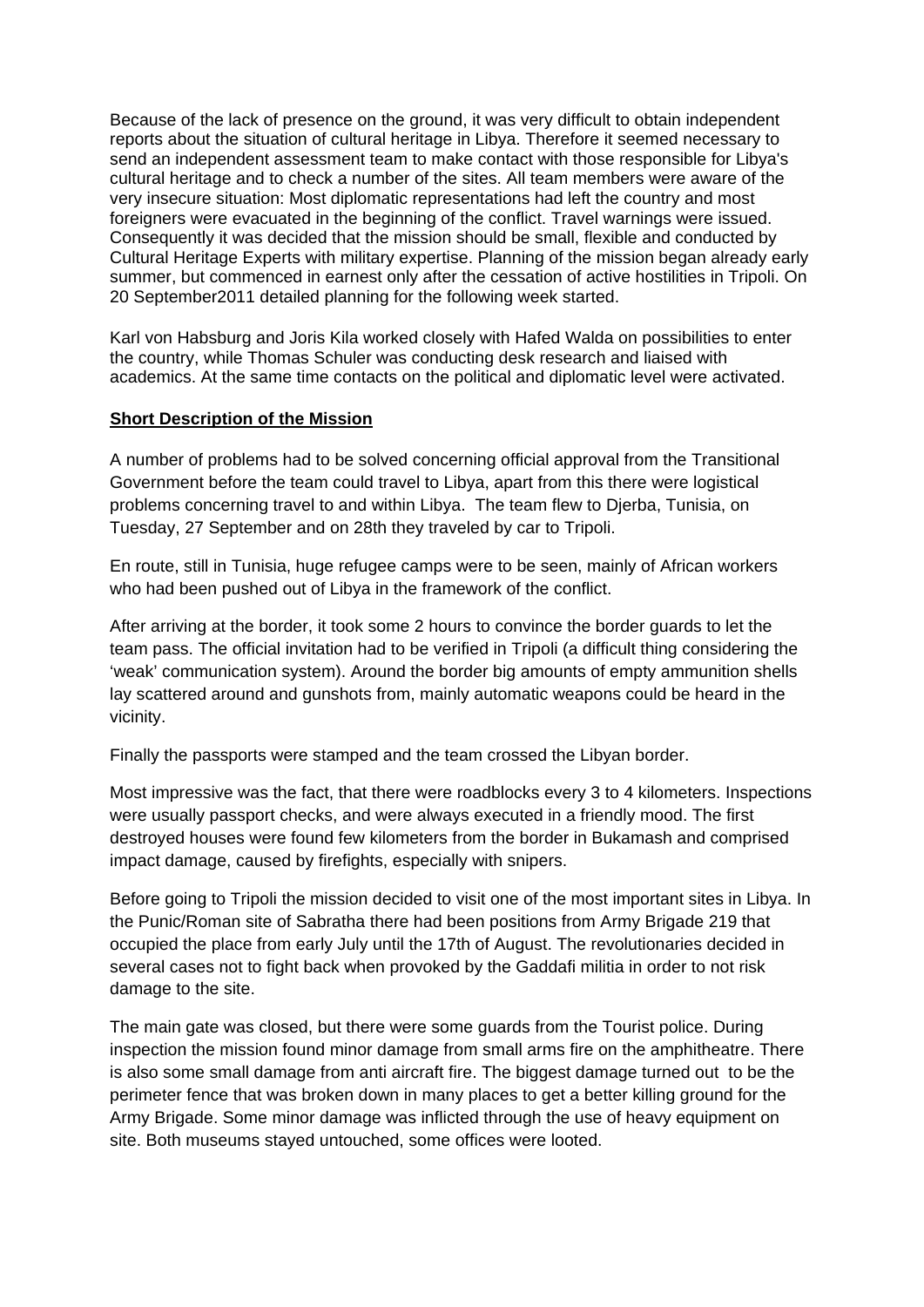The mission also inspected the so called statue of the lady, whose head was broken off and stolen in 1990, and resurfaced in a Christies' auction in April of this year where it got sold to an Italian buyer. The case is under investigation.

Uniforms and weapons were found on the ground left by Gaddafi military that after getting rid of such items wanted to disappear unidentified in the civilian society.

In the late afternoon the team arrived in Tripoli, for a tour of the old town. Streets were flooded from rain. Several of the monuments such as the Arch of Marcus Aurelius were visited before the team proceeded to the Red Fort containing the National Museum. It was broken in through a side door during the demonstrations on the Green Square, but several fighters from the Misrata brigade took over control fast and averted further damage. Much damage, mainly from small arms fire can be found around the Green Square (now Martyr Square) where heavy fighting took place.

There is an astonishing amount of arms in the street. Everybody carries their AK 47 or other guns, there are still heavy guns and AA guns to be found on street corners and crossings. Several areas in the country also have to deal with minefields.

In the evening the mission met the military commander of the Misrata brigade who had organized the protection of the museum. Currently he is one of the military commanders of Tripoli.

The next morning the mission went to visit the National Museum. It had to be specially opened, and the first thing to see was the empty spaces where the pictures of Gaddafi had been hanging.

After a meeting with members of the museum staff, the mission got a tour of the museum. All the interesting objects had been brought to safety, hidden behind a fake wall, and none of the remainder went missing. The only damages were the already reported damages to some of Gaddafi's cars. Without any contingency planning the museum staff acted out of a gut feeling that proved exactly the right thing. The breaking into the museum was apparently considered an armed visit to look for entrances to Gaddafi's underground system. It seems fair to say that if any valuables would still have been in situ, consequences might have been more grave.

The team also met the acting museum director. He reported about damages to several museums that were regrettably outside the reach of the mission. The director was strongly encouraged to publish photos of missing objects as fast as possible in order to have them recognized in case they would turn up internationally.

Still in the morning the team left for Leptis Magna. Leaving town, the effect of the bombardments was clearly visible. Destroyed ships in the harbor, the military airport obliterated, buildings destroyed by direct hits. But still the accuracy of the surgical strikes was obvious.

Upon arrival, the mission had a meeting with the 'controller', the chief archaeologist in charge. He described how the Gaddafi militia tried to take control over the site and how, through careful negotiations and with the help of the local population this could be averted. The most important pieces were brought into the storage of the administration, and the outside doors welded. It is again proof, that welding is a better protection than locks. The mission was very impressed with the fact that everything worked out well without any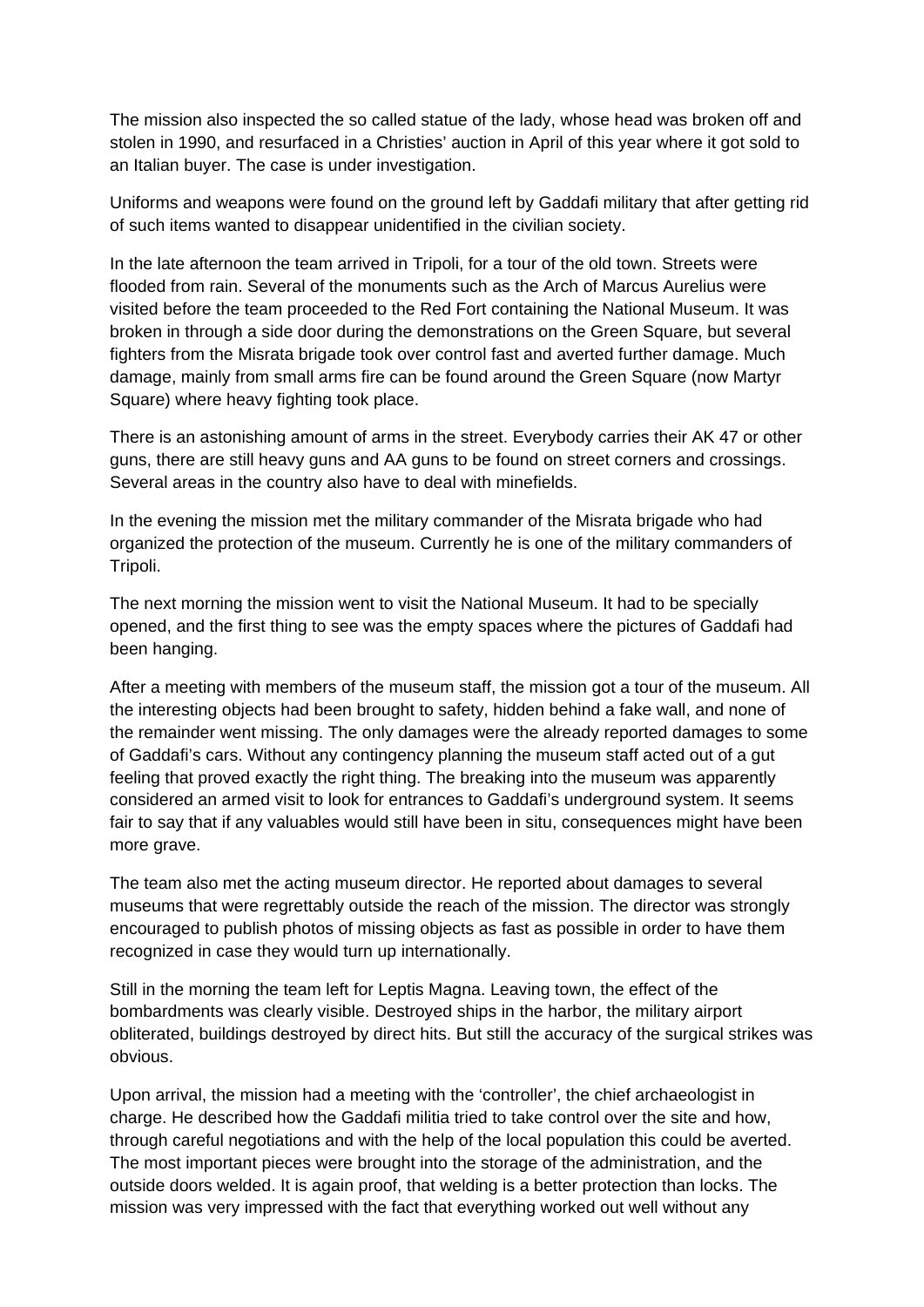contingency planning. The initiatives the museum staff took were impressive. During the conflict they for instance invited the sheep herders to bring their animals on site (which is normally totally prohibited). This way the shepherds could report anything suspicious on the grounds, which are huge, it also prevented the laying of landmines and booby traps. On other occasions the museum staff contacted members of the Gaddafi militia who they considered trustworthy, to tell them, in case the regime started to crumble, they could become involved in protecting the site. Several of them showed up with their weapons to protect the perimeter thus more or less rehabilitating themselves.

After a visit of the storage rooms and the old museum, the mission checked the 'new' museum, that had been built via a local initiative in the nineties since the government showed no interest to support archaeology. Apart from empty shelves several cracks in the walls were found that might be the result of vibrations caused by aerial bombardments in the vicinity.

The mission team can confirm after walking and inspecting the site of Leptis Magna that everything seems unaffected by the armed conflict, although the firing of automatic weapons could still be heard sporadically.



Meeting with the "Controller" of Leptis Magna 29/09/11

After Leptis Magna the mission drove to a military camp not far from the site. It is an old Italian camp and was used by an artillery unit. It is totally destroyed by bombs.

From there the mission went to a mountain top that is overlooking Khums and Leptis. There is a little Roman fort on the top as well as a radar station now totally destroyed by precision bombing. The Roman fort received some damage too. The local archaeologists accompanying the team considered the visit to the top a great moment since they were for the first time able to visit this specific location.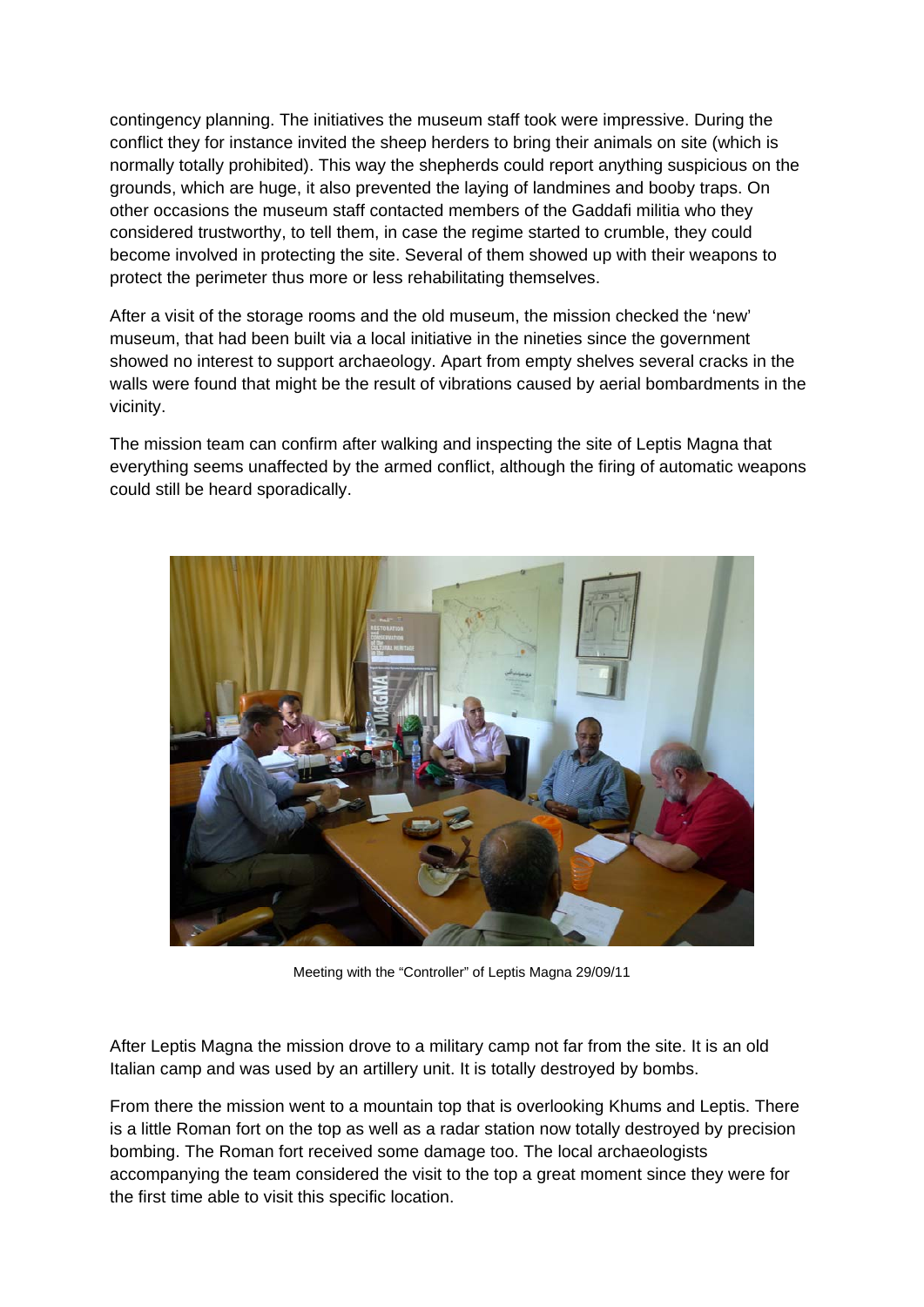In the evening the mission met with fighters from the Misrata brigade, who had been instrumental in guarding the National Museum.



Soldiers from the Misrata brigade guarding the National bank and the National museum 29/09/11

The next morning the mission drove from Tripoli back to Djerba for the return flight.

### **Results**

## **Sabratha**

In Sabratha, one of the most important sites in Libya, there had been posts from Army Brigade 219 that occupied the place from early July until the 17th of August. They established several firing positions and observation posts.

Some damage from small arms fire on the amphitheatre can be found which is minor. There is also some minor damage from anti aircraft fire. The biggest damage happened to the perimeter fence which was broken down in many places to get a better killing ground for the Army Brigade.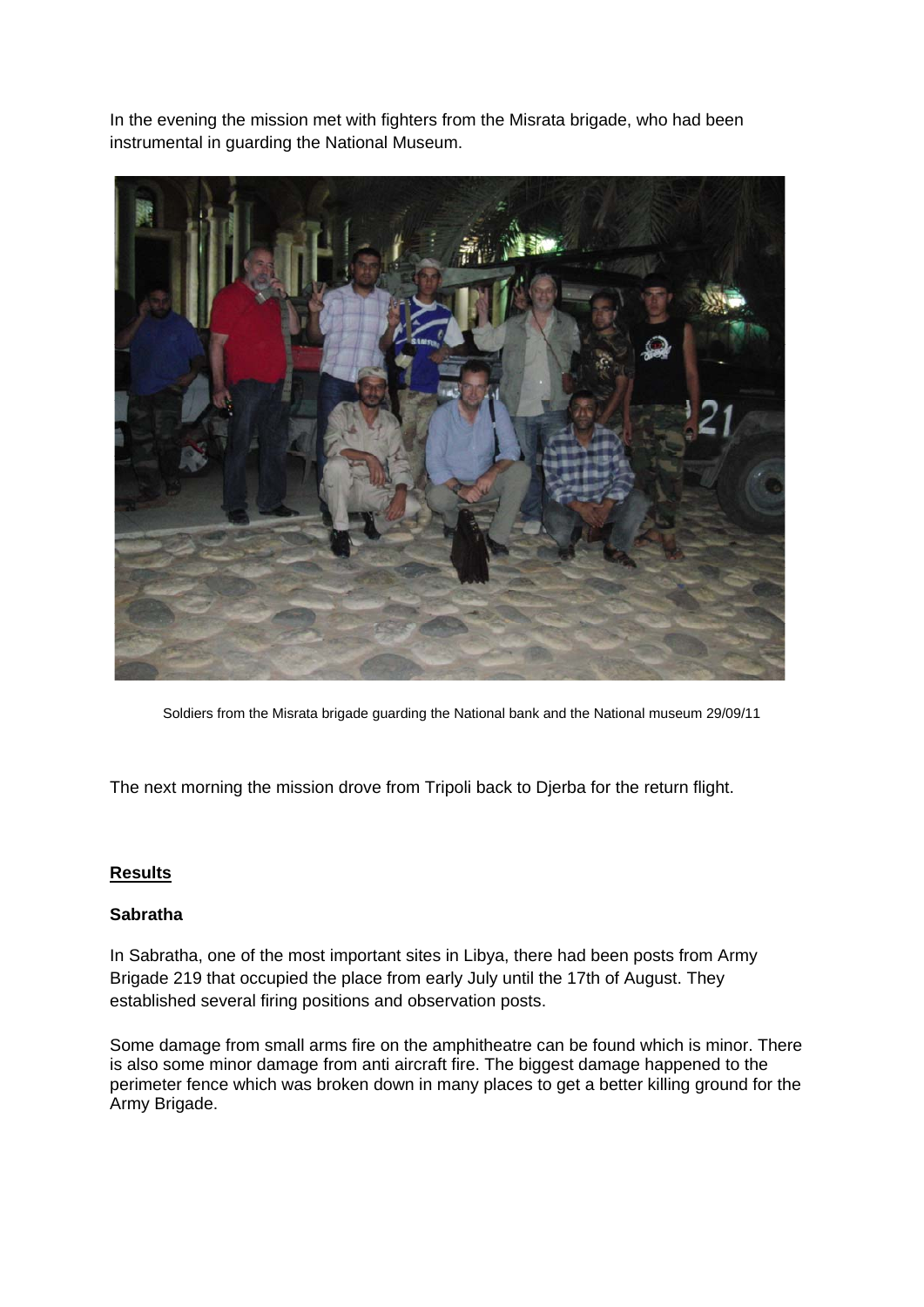

Sabratha: perimeter fence which was broken down in many places 28/09/11

Some minor damage was inflicted through the use of heavy equipment on site. One empty warehouse on site had a broken roof. The militia wanted to have a look inside. One archaeological trench that had been covered was opened, but no damage could be observed. Both museums stayed untouched, some offices were looted.



Sabratha: archaeological trench that had been covered was opened 28/09/11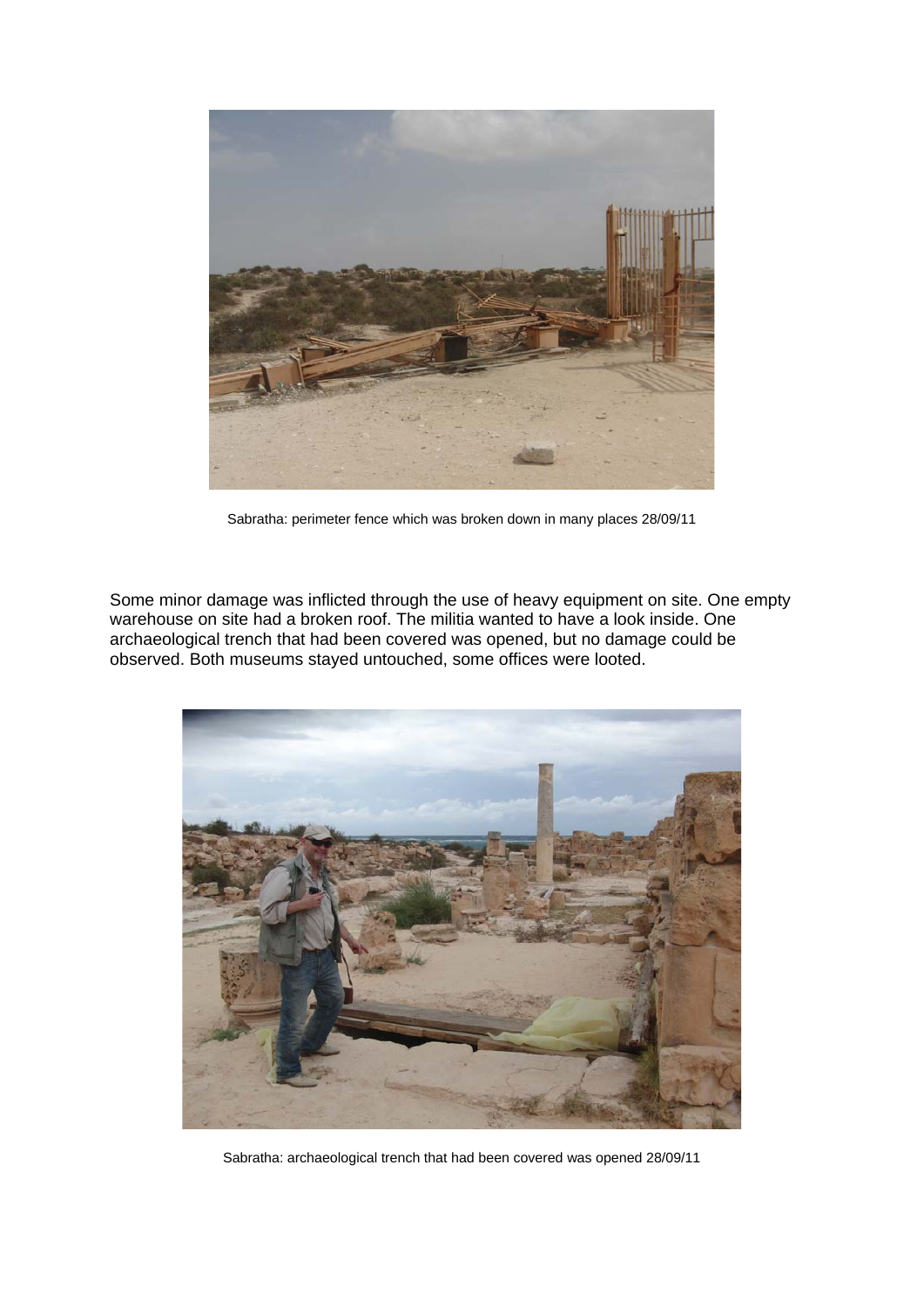### **Leptis Magna**

The Gaddafi militia had tried on several occasions to take control of the site, but that had always been averted.

The mission could find no damage on site. The new museum had obtained several cracks in the wall, possibly from shocks of aerial bombardment in the vicinity. No danger of the static could be observed. The storage with the precious pieces from the museum is welded and untouched

### **Tripoli, National Museum**

All the interesting objects had been brought to safety in a secret space, and nothing of the remainder went missing.

There was no organized break into the museum, more of an armed visit to look for entrances to Gaddafi's underground system. The only damage being the often reported one or some of Gaddafi's cars.



Mission team at the National Museum with and Dr. Adel Turkie and Ramadan Shibani 29/09/11

### **Khums**

On the mountain top overlooking Khums and Leptis a little roman fort received some damage, while a nearby radar station was totally destroyed.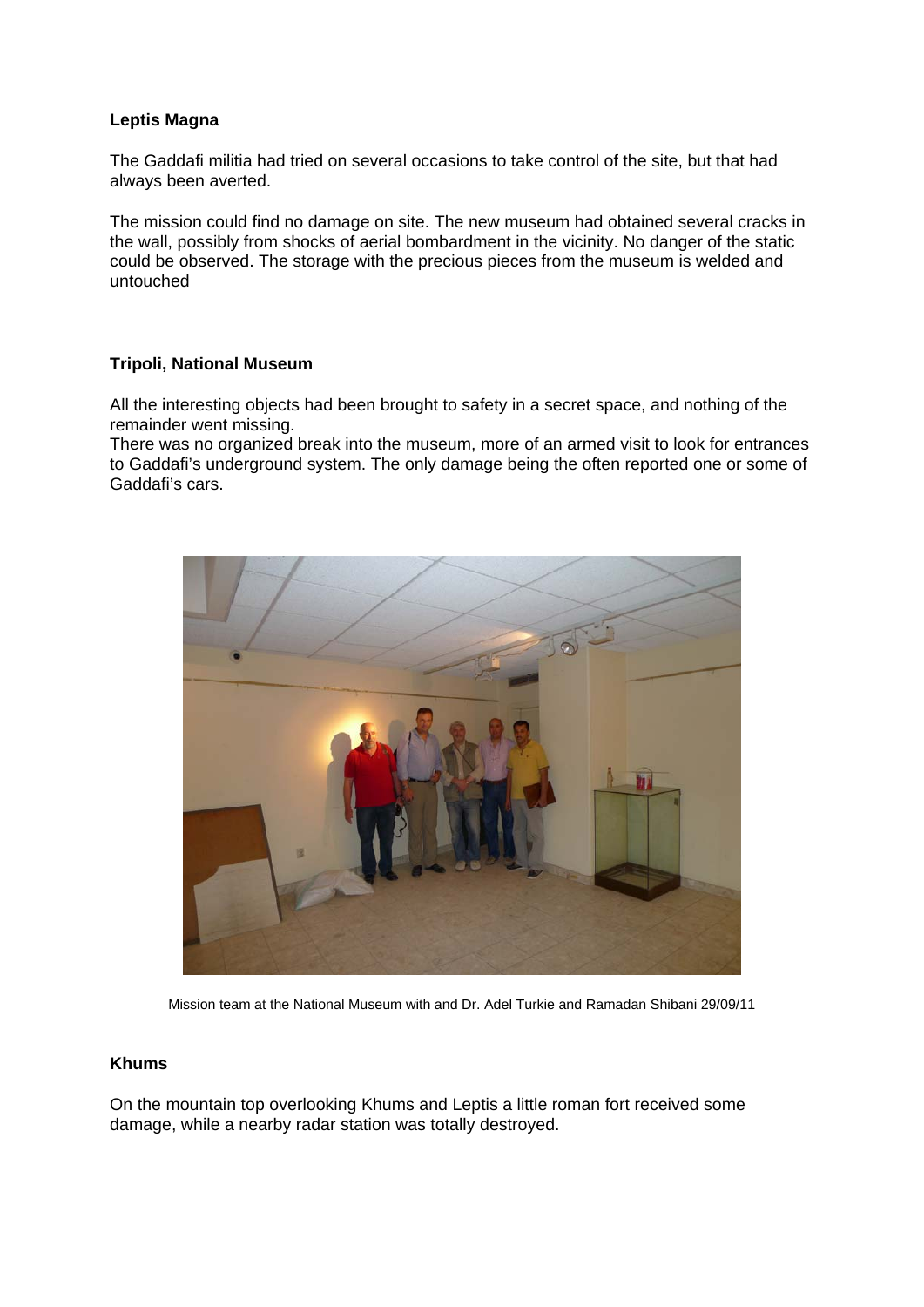### **Reports from museums not visited by the team**

Apollonia:

A break in the museum and 4 amphorae were stolen, probably panathenaican amphorae. The thief was caught, but so far the loot had not been retrieved.

Misrata:

Severely damaged, but it is not known, if pieces are missing. The museum director was kidnapped by the Gaddafi militia shortly before the collapse, his fate is unknown

Ptolomais: Minor thefts

**Tripoli** 

'Museum of Libya', opened in 2010:

It was 10 days without guards. There was a break in, but the loot was brought back straight after the collapse of the regime.

Overall it can be stated, that there is no evidence of organized looting in the museums or sites.

### **Lessons Learned**

The mission was quite necessary and very well received as was demonstrated by the encouragement of Cultural Heritage officials as well as local staff on site.

The mission would not have been possible without the specialized knowledge and the contacts of Dr. Hafed Walda and his communication with the Transitional Government. In a country with only a very basic political structure, no confirmed government and a tribal- or regional based security system, local contacts are always of special importance. Therefore the fact that Dr. Walda knew most museum and site officials personally helped tremendously in achieving the objectives of the mission.

 A basic condition for the operation was that the willingness of the participants to go and take certain risks without waiting for insurances. The disappointment that other big NGO's and GO's dealing with Cultural Heritage, had not yet managed to send experts or assistance to Libya could be heard from all sides.

### **Suggestions for the Future**

It is important to plan follow up missions to Libya in the near future, since not all areas where damage was reported could be surveyed.

It is indispensable for Libya to deal in the near future with underwater archaeological sites. There is a great wealth of it off Libya's coast and no means, legal or factual for protection.